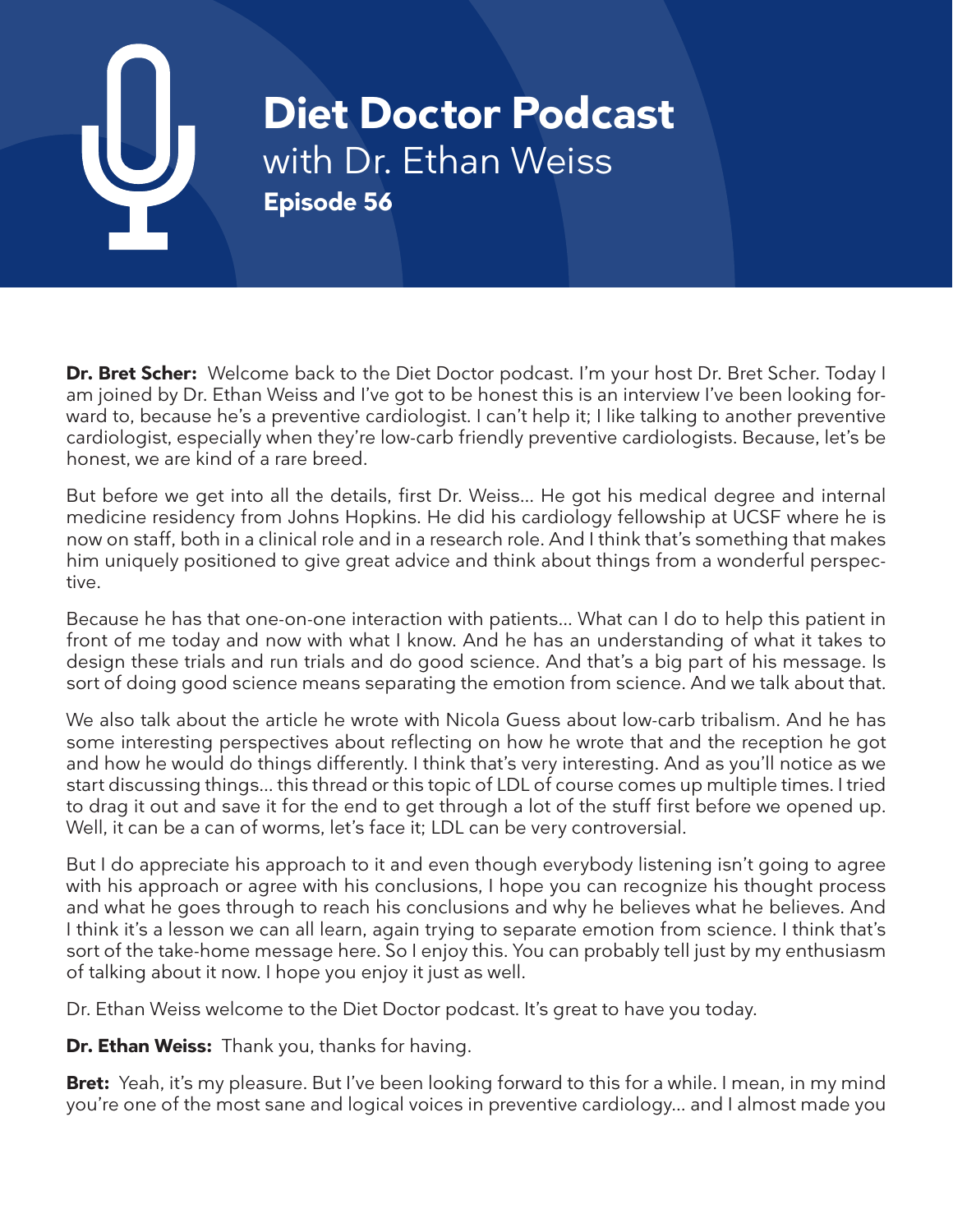choke on your water there. Sorry about the timing of that comment... caught you off guard.

But I guess the sad thing is when it comes to nutrition, when it comes to medications, when it comes to trying to combine the worlds of healthcare and nutrition. There are a lot of voices out there on the extremes and it's sort of rare to find educated voices in the middle. I guess that's sort of how I see you. But we will see in this discussion if that's true or not. It's that how you see yourself?

**Ethan:** Well, I do... probably have an affinity for trying to be relatively moderate. I like to please everybody, so there's that. But I hope just to keep an open mind. I think I'm trying very hard to keep an open mind with... with all this stuff throughout my career.

**Bret:** Yeah, do you think that's a rarity in what you've seen from your colleagues, from Twitter, from the way you were trained... Do you think it's rare for a doctor in your position to really say I'm keeping an open mind and I want to be objective about this and admit what I don't know and explore things for their own merits?

**Ethan:** It's hard to quantify how rare it is. I think that people unfortunately... And look, it's hard... We have been taught for the past 20+ years to be evidence-based... And I aspire to be as evidence-based as possible. The problem is that there's a whole lot of stuff out there for which there really is no evidence basis. And then do we just ignore it?

You know, this sort of question for me has always been how did we incorporate some of these areas for which we don't have data yet or the data where the quality of it is pretty poor, how do we incorporate that and what do you do for the people...

You know, their clinical situations where I think there are really important questions that are not answered and may never be answered... We may touch and some of those later, I think we're doing our patients a disservice to just throw up our hands and say, well, there's not enough data, so we're not able to even weigh in.

**Bret:** I think that's such an important point. I think we're going to get into some details about that for sure. But you are a preventive cardiologist with your own practice at UCSF. You are an educator, teaching fellows and working in the hospital and the CCU and you are a researcher actually working on designing and working on research projects and publishing papers. So you sort of are a combination of three different versions of a healthcare provider and a scientist.

And I think that probably gives you a more unique perspective than many in terms of like you said the quality of the science and where the evidence exists and where it doesn't. So from that perspective, since you've seen drug trials, you prescribe medications, you take care of patients... what do you think the state of nutritional research is, the quality of nutritional research as it applies to helping that patient in front of you, having an intervention to help one person in front of you? Is it strong? Is it weak? Is it absent? Like how would you kind of qualify that?

**Ethan:** Well, don't think it's absent. I think it's not the strongest in the world. I think if you want to identify what is the gold standard blah-blah-blah, all would aspire and want to have to make a clinical decision, it would be something like a randomized controlled trial. And there are few of those in the nutrition world, especially when you start to look at outcomes that are so-called hard outcomes... heart attack risk or stroke or... death.

You know, there's really a small number. And partly I think that's because there hasn't been sort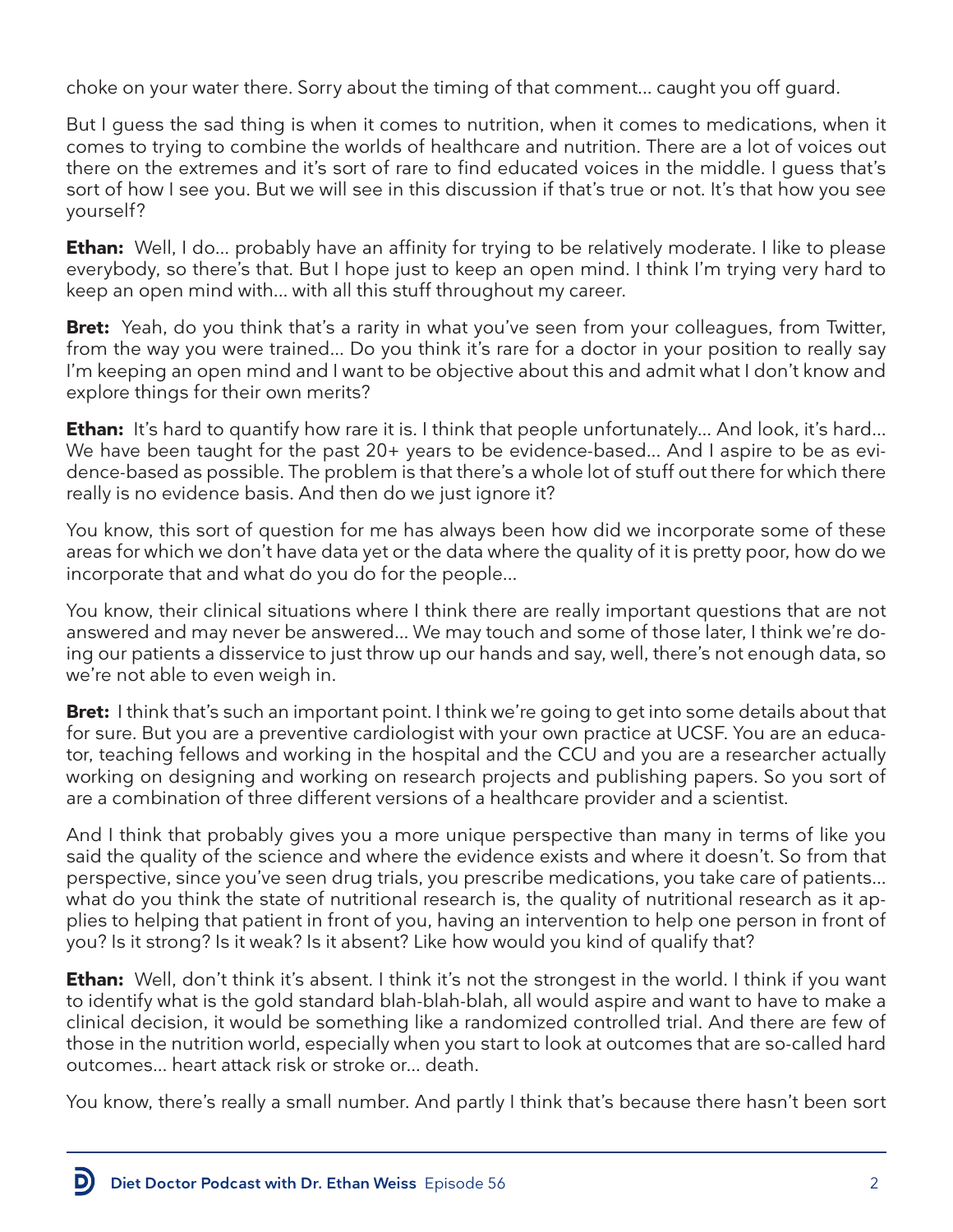of the financial incentive to pay for such studies, they are hard to do, it's very hard to untangle the specific nutrition intervention from the real world prescription and there are, you know, multiple other obstacles to doing, you know, well-done, robust and rigorous clinical trials in nutrition. It doesn't mean it can't be done.

I think they can and will be done. It's just they... we're sort of lagging there. I think a lot of the evidence basis in nutrition these days is derived from epidemiology and small sort of un-randomized and uncontrolled studies and the quality of that is... it's hard to make much of that.

**Bret:** But, clearly you've made some sort of a break from what we could say is the standard dogma of preventive cardiology teaching. Because, you know, I was trained in an Ornish style program and it's the low-fat plant-based diet is what is promoted most often with plenty of grains by the AHA, by most preventive cardiology societies, but you're sort of broken from that and gone more towards the higher fat lower carb versions.

So, give us a little bit of your background on how you got led down this path and why and if it was difficult to do that break from what you've been taught for so long.

**Ethan:** Yeah, for me it's even more complicated because not only have I sort of grew up in the era of sort of low-fat Ornish style cardiology world. My Dad is also a cardiologist, so I literally grew up in the home of somebody who bought into that, you know, like 1970s and 80s, and I always told people that we didn't just have low-fat in the home, we had no fat in the home, we had eggbeaters and margarine-- I mean everything you can think of that sort of today makes people cringe, but we had basically replaced the entire macronutrient category and what we replaced it with, of course, was carbohydrates.

So I could have almost anything as I wanted as long as it didn't have fat in it. So that's how I grew up. Now how did that change? Well, for one, I probably just became more curious, but, really where it changed was I was introduced to the folks at Virta health and I have ultimately asked to join their advisory board. And I've done that for three years.

And when I did that I, you know, came in pretty skeptical, I did a lot of reading, got to know the data as best I could and started to think, oh gosh, this story is definitely more complicated. And that was sort of the beginning of the journey for me and that was probably four years ago, five years ago.

**Bret:** That's so interesting. I assume they brought you in specifically to be the skeptic. That you weren't low-carb and they wanted you to be the skeptic, but then you turned into not to be the skeptic after all. You turned out to be the believer in the end.

**Ethan:** I don't know why they brought me, but I did give them credit for bringing me in as somebody who is not a true believer. And again I think I cringe of the concept of being ever called a true believer anything.

I mean, that is one thing I would never aspire to do, is to just become overly religious or dogmatic about anything. I tried to follow the data and follow the science the best I can. That's what I did with that experience from Virta... was, I was looking, you know, both their data and historical data and seeing that this picture that had been painted was not necessarily as it was, which happens a lot in medicine.

**Bret:** But, what do you think about people who have yet to sort of recognize that in fact so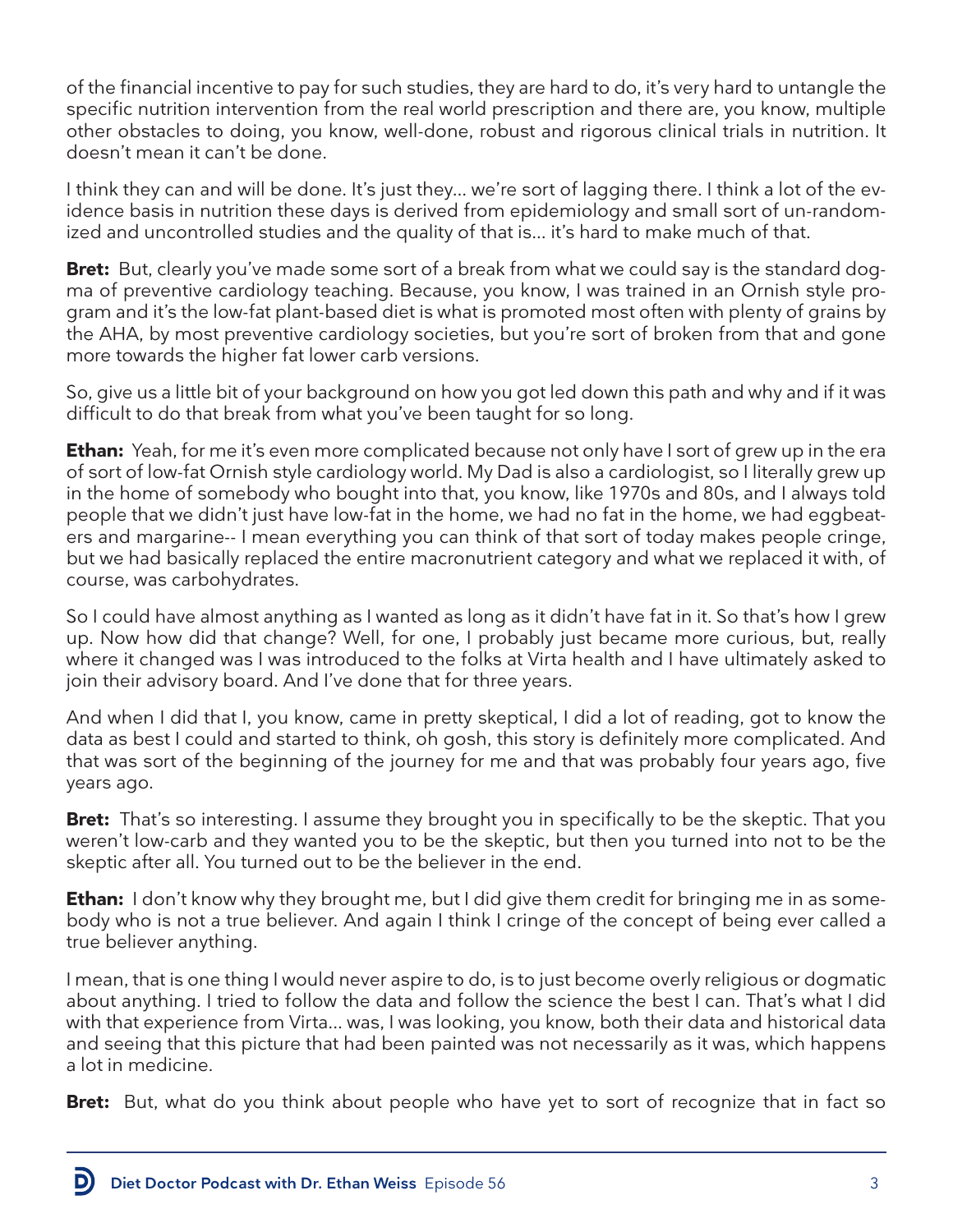stealthily believe the opposite, that no fat is still bad, carbs are still good, the whole grains are still necessary and saying otherwise is crazy? I mean is the term keto is almost like a bad word among cardiologists. So how does that react with you internally to maybe have colleagues look down on you because of that or look down on the concepts?

**Ethan:** Yeah, I'll just start by saying, I haven't really gotten a lot of pushback. I've gotten remarkably little pushback from my colleagues. And I do think that one of the things that is different about me from sort of the regular sort of conventional keto low-carb world is that I still, despite my very strong affinity and personal experience with it... with keto and low-carb diets, I still believe that LDL is a problem and that is an important risk factor for developing clinical cardiovascular disease.

And I do think that allowing for that has left me in a different position with my colleagues, where they might feel that some people who advocate for low-carb or keto diets do so, while rejecting the lipid hypothesis, rejecting that LDL is an important causative risk factor in cardiovascular disease. So I think that's probably part of the difference.

And in fact, I mean, so the proof is in the pudding. I mean I have developed pretty good relationships with a number of prominent plant-based or vegan cardiologists. And we have, obviously, different ways of eating, but we found a lot of common ground on the way we think about things. And I think the important overlap in sort of how we think about things is that we trust each other on some of the basic facts. Now, there are some of them out there who believe vehemently that any fat, even olive oil, even a few drops of it, are toxic and poisonous.

## **Bret:** Right.

**Ethan:** I'm probably never going to see eye to eye with those people, just as I think, you know, somebody who believes that vegetables are poisonous, probably I'm never going to see eye to eye with them.

But I think we have found-- I think there is enough evidence in this mess of nutritional evidence that we all look at, there's enough evidence, I think, that they can see, that really comes down to, from their perspective, that they can see that unsaturated fats and plant-based fats, so, you know, oils and fat that come from plant-based sources mostly, seem to them to be relatively benign. And I don't know why or how this all happens, but it does seem like we actually agree more than we disagree.

**Bret:** Yeah, that's interesting. So you talked about not getting much pushback from colleagues. How about from your dad? Has he given you some pushback?

**Ethan:** Not at all. No, he and I eat very differently, but he's also almost 80 years old and chooses to eat how he wants and I don't begrudge him that. No, but I think she is very differential to me. He wasn't an echo guy during his heyday, so I would never argue with him about, you know, read on echocardiogram. And likewise, I think he is not going to argue with me about nutrition science. I mean I know him.

**Bret:** Makes sense. And now tell us of what are some of the-- you mentioned briefly about your personal journey with low-carb. What's changed for you when you made it personal for yourself? What did you notice?

**Ethan:** Well, I never really saw myself as anything other than the way I saw myself when I was 18.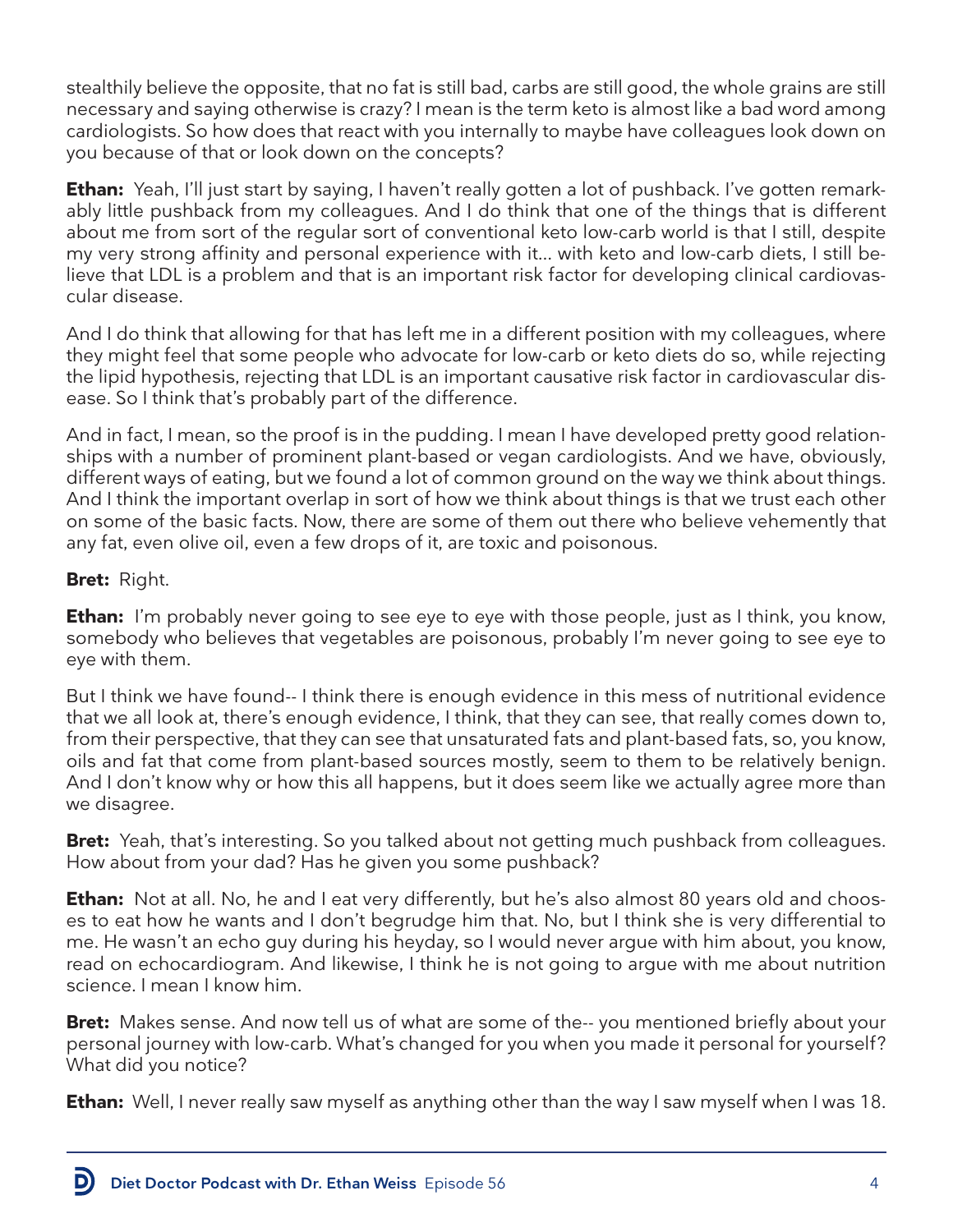It's interesting, you get up in the morning every day and look in the mirror and you look relatively the same to yourself, because the changes are happening relatively slowly. Anyone who hasn't seen you for a while might feel differently.

But, you know, as I got into my mid-and late 40s I definitely put on more weight, especially in the midsection, and I started to find... and when I get blood work done I would have an, you know, increased fasting glucose or my A1c was creeping up... And again I found ways to kind of rationalize all that and ignore it and I was busy and distracted and... you know, trying to parent two girls and keep a job and be a good husband, all the stuff that I'm supposed to do, so I was able to kind of dismiss all that.

When I started eating low-carb it was really somewhat of an accident. But the results were so profound and so fast that it was impossible to ignore... I mean, I lost-- I'm 6 feet tall and I probably at the time that I started weighed about 180 pounds. And I lost 15 pounds within five weeks. And again, I wasn't even really trying to do it. And distinct day, I remember at the end of the ski season, and I just remembered not only was I feeling better, having more energy, but I was performing better and I was able to stay out with my kids until late in the afternoon and, you know, not fall apart physically.

So I think it was really a physical transformation and the people couldn't help but notice. Like it was people came up to me and occasionally I had people say things to me or to my wife like, "Does Ethan have cancer?"... Because I lost so much weight so quickly. So, yeah, it was a pretty rapid transformation. And then, of course, you know, I got blood work done and saw improvements across the board and so for me I think it was kind of a no-brainer. And I basically... Oh, no, never go back.

And I think a lot of things have changed in sort of the way I perceive food and think about food and the rewards I get from it and how I tasted and things like that. I've now gone from probably preparing myself or, you know, having somebody in our family prepare maybe 25% to 30% of our meals a week to now at being close to sort of 80% to 90%. So it wasn't just a replacement of carbohydrates, especially refined carbohydrates with fat. It was changing the fastest food I was eating, preparing more food, spending more time-- you know, doing all the things that sort of generally make you healthier.

**Bret:** So, it really changed your whole relationship with food, which is so important. And now where does it rank in terms of interventions with your patients? Is it a go-to? Is it sort of something you look to put your patients on? Is it fall back when other things don't work? Like how does low-carb fit into your practice scheme? And I know every patient is different, so it's hard to summarize. I'm sort of putting you on the spot, but--

**Ethan:** No, it's an interesting question. And I am... I don't know if "afraid" is the right word, but I'm really acutely aware of the potential conflicts of interest that I have. You know, I have this company... So, I really want patients not to feel like I'm pedaling my latest gimmick or trying to sell them something. And so I have a lot of patients coming to see me, because of my stance and my sort of experience with low-carb.

I mean the vast majority of new patients that I see these days are coming for that reason. Historically the patients I had before, if they bring it up with me and want to introduce it, I'm more than happy to have a conversation with them. I have not been pushing it. And I think that's mostly just sort of this... you know, fear of conflict that I have that I don't want them to feel like I'm trying to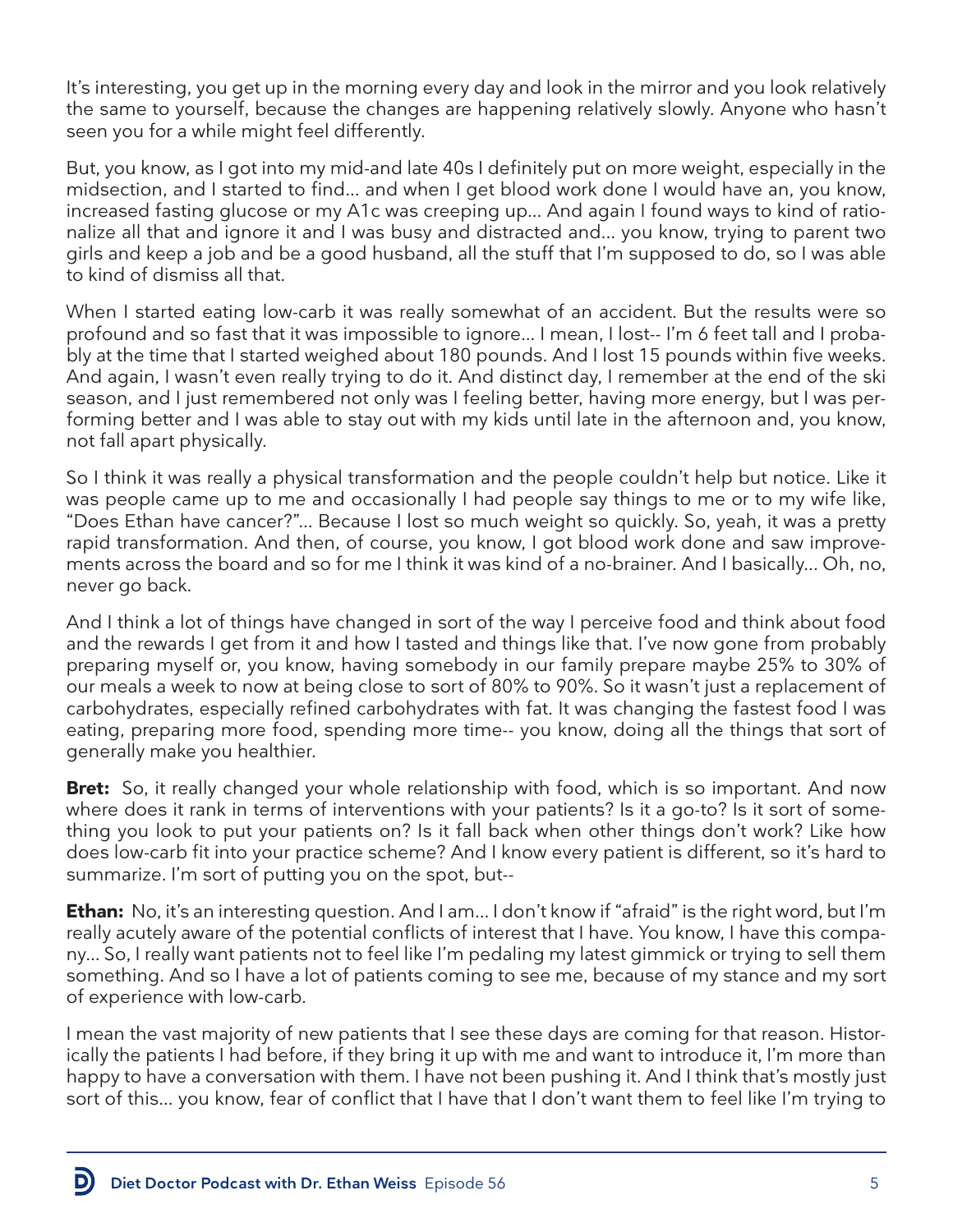## profit off of them.

**Bret:** Yeah, that's an interesting position. I mean if you feel like it's something that could benefit them, but you're holding back because of this fear of conflict of interest, that's sort of an interesting wrestling match within yourself I guess.

**Ethan:** It's a hard one. I think what I've grown to, maybe particularly over the past year, is I've grown to being able to make general recommendations to educate people around sort of the relative merits and the merits of-- So, our foods and each macronutrient class, without making a specific prescription or a specific recommendation-- Definitely, not a product recommendation.

So, I would never-- On the rare occasions, where I've actually suggested that somebody use a product that we sell I've given it to them. I wouldn't feel comfortable, I think it would be-- Personally, given where I am and sort of what I do, it would be hard for me to sell my patients a product. Now, many of them have bought it before they come to see me and that's... I can't do anything about that.

**Bret:** Integrity over profit. That's also something that's a little rare in the nutrition field nowadays.

#### **Ethan:** Yeah.

**Bret:** It's good to see though. But when it comes to I guess your version of low-carb, or your version of keto, I've heard you say that you propose-- Or you personally-- And your beliefs are more on the lower saturated fat versions. Is that an inaccurate statement?

**Ethan:** Yes, and... I would say... I think if you go back to the first question you asked me about sort of the evidence basis for nutrition science, I do think and I mentioned to you that there were a sort of a handful of well-done or somewhat well-done-- There are no perfect nutrition studies, but there are a handful of randomized controlled trials in nutrition science, where the outcomes are hard. And I think the majority of those, if not all of them, demonstrate benefits of the Mediterranean diet.

Now, you can argue about what do you mean about Mediterranean. And it was about really... Mediterranean wasn't really a trial of olive oil and nuts or was it even really a trial? It was retracted and then republished... I mean that are all these questions. But I do think there's something to the-- I've always been intrigued by the Mediterranean diet.

And so, what I tell people when people are saying like, how you eat, I say I do Mediterranean keto or effectively I do the Mediterranean diet, but I take out the pasta, the bread, the grains and basically replace that with, you know... the healthier fats. Like this is the way I would put it. What I consider to be healthier fats.

#### **Bret:** Yeah.

D

**Ethan:** So, yes, in net-net, I do aspire and I've had conversations with people all the time about this, including groceries with Ron Krause, who I think has made a lot of news in the last couple of months with his stands on saturated fat. And I think my goal is not to get people to eat no saturated fat.

I certainly don't think that's necessarily required. I say probably eat less than more. And so... And I hate this concept of like putting numbers on things, because I don't think even I can deal with numbers. I'm not very good at tracking anything, so I think to expect our patients to-- you know,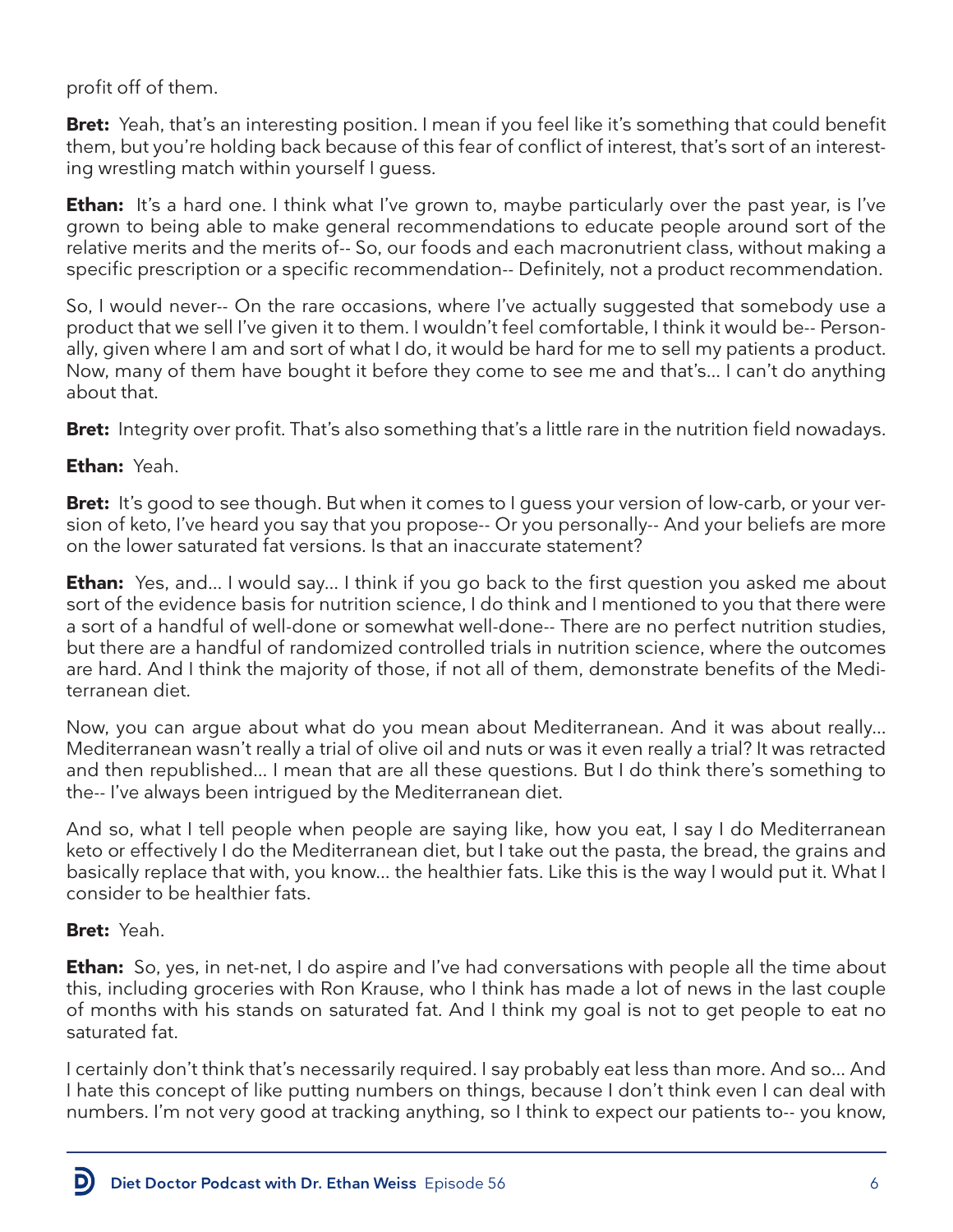sort of punish them on--- What does 10% saturated fat mean?

# **Bret:** Right.

**Ethan:** What do all these different numbers mean? So for me it's all about trying to put together a sort of an average of sort of what do I typically eat and so that's how I kind of communicate with my patients.

**Bret:** Man, you know, I think the saturated fat question is so interesting and recently there was a Cochrane review that came out looking at RCTs, looking at the randomized controlled trials with heart outcomes for saturated fats. And what they found was there was a very slight decrease in the incidence of cardiovascular disease for eating less saturated fats, with no difference in who lived or died or who had cardiovascular mortality.

But then when you control for whether there was a change in cholesterol in response to saturated fat, then the benefit sort of went away. So it seems like at least by that study it was a direct saturated fat affecting your cholesterol. And even then it sort of in that population eating a high carbohydrate diet and a high saturated fat diet and what are the versions of saturated fats... because let's face it, we eat food, we don't eat saturated fat... so was it, you know, 6 ounces of steak or 8 ounces a steak or was it a Philly cheesesteak sandwich with the big bread?

You know, there are different-- pasta with meat... So there are different versions of saturated fat. So it seems like that... even the best data we have, it sort of weakens as you peel back the layers of the onion. Now, do you think that's sort of a fair way to look at it? Or is that overly complicated? How do you respond?

**Ethan:** I do think that's mostly fair. I think, you know, this is where the conversation often turns in a direction where it sort of becomes just a bunch of people yelling at each other. But I think if you could approach it in a way where-- Let me put it this way.

If I had a patient that came to me who was eating, you know, a low carbohydrate ketogenic diet, and they were eating 40% of their daily calories from saturated fat and their LDL cholesterol through whatever reasons, genetics, whatever, or if they happen to be taking drugs... and their LDL cholesterol was in a range where I would, you know, be comfortable, I'm fine with that. I don't have any problem with that. I think the point you've raised about the effect of saturated fat on LDL-cholesterol, not HDL or ApoB, it's one that's been described for ages and that relationship is real.

And I think that that is to me where this becomes the issue that if you're one of these people who does have a robust response in increasing the LDL cholesterol, and in proportion how much saturated fat you eat, then I think that can be troublesome. In fact I saw a patient just this week who had an LDL of 375. And now he came to see me... I didn't go out to see him. This was not interaction on Twitter, this was not me, you know, trying to sort of have a conversation. This was somebody who came to me and so I always start these conversations with, well you came to see me for a reason.

What was the reason? And he said, "I'm worried about this." And so, I think that's probably fair. Now, if you're going to make some sort of-- There isn't one right diet for everybody, but again I'm just telling people, the sort of the diet I aspire to eat and just for me personally what works best it's sort of more, you know, fish-- It's not that I don't need any meat; I do. I eat meat a handful of times a month. But more fish and less meat.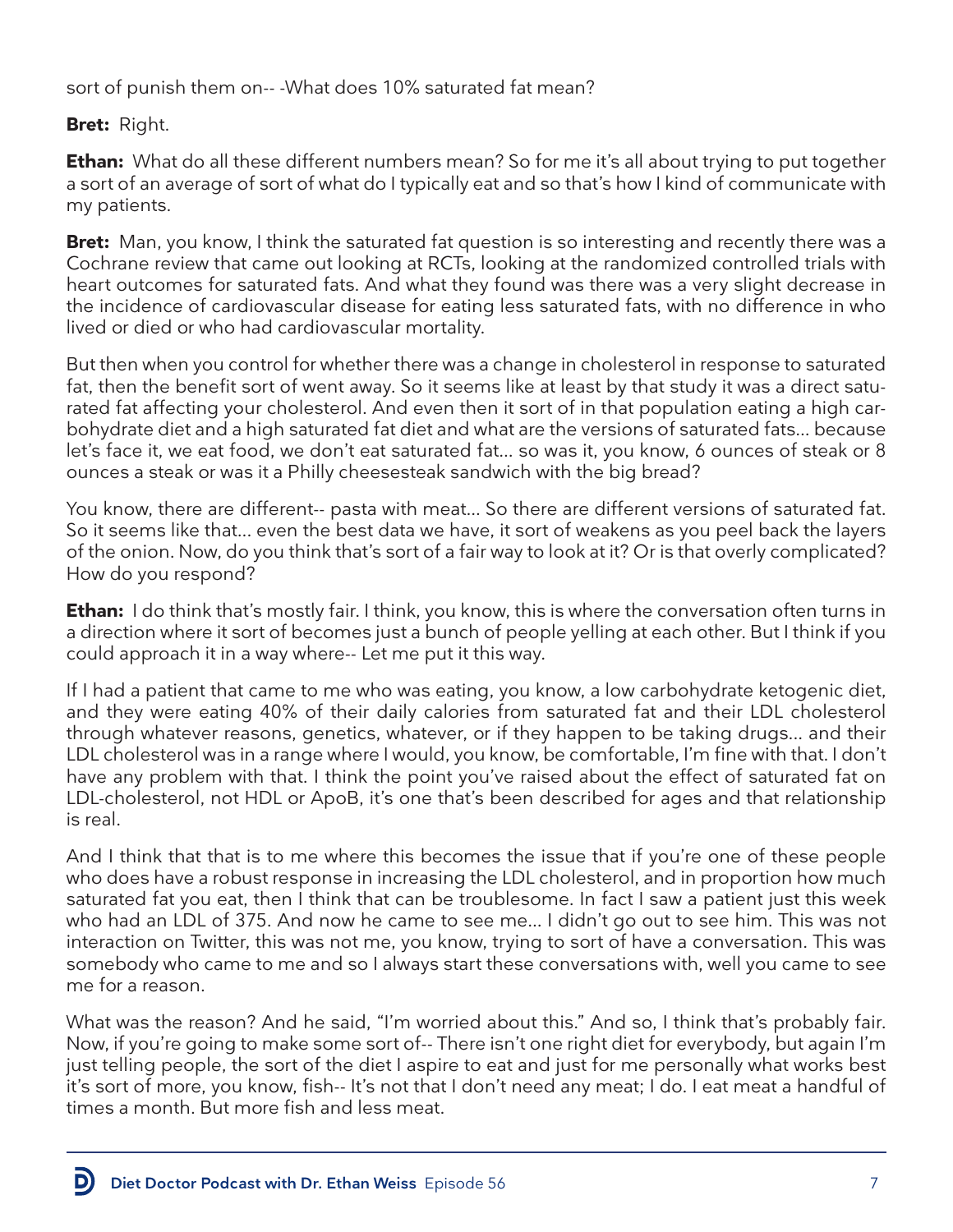**Bret:** Well, and it's helpful to hear that with your patients is not the meat per se as long as the LDL is in an area where you're comfortable.

**Ethan:** That's right. I think that's fair. I think the evidence supporting the independent harm of saturated fat in the absence of effects on LDL is probably really thin and so I don't think it makes sense to sort of hone in on that point.

**Bret:** Okay. And I want to get into more LDL, but I guess I'm sort of purposely letting it slide and drag it along to the end here. We will finish with the Big Bang with LDL at the end and a couple more things in between. So before we dig a little deeper into the LDL... and actually this might be related... you and Nicola Guess wrote a an article about low-carb tribalism back in May.

And it was a very interesting article, basically on the one hand sort of talking about the benefits of keto and talking about the benefits of low-carb, but talking about the dangers of how we can get carried away and how we talk about it. And specifically you sort of compared it to guns and climate change and abortion and religion... And I am curious of what motivated you to write that one and what was some of the sort of response you got after writing it.

**Ethan:** Yeah, so just to be clear, that article, you know, got... ...portrayed as being focused on the low-carb world. That was meant to be about troubles in nutrition in general. In fact, although maybe we didn't flash out as much of it, we certainly made the same claims about the plant-based or vegan world.

That they were as extreme-- from my experience, it's definitely true that there are as many extreme opinions in that world, as there are-- if not maybe more-- in the low-carb world. I think what we are trying to do is to try and take emotion and religion out of science. I think that was one of the things that-- Frustrating to us was that it felt like we were relying not as much on data or science but more on opinions and it became very much of a team sport, that there were people who were self-identified, you know, vegans...

They put a little plant in their Twitter handle and were people who were carnivores, they put a little "c" in their Twitter handle. And it was becoming this sort of team sport. So I think the general purpose of that article was to try to get people to focus on the science and less on the sort of competition or sport of it all.

**Bret:** Yeah, you got a good way to say it, as a team sport. That's an interesting... I hadn't quite thought of it from that perspective. But I mean that's part of human nature. People like to be part of a team, people like to belong, people like to feel included and you find your team. That's sort of the way we teach teenagers... you find your crew where you feel comfortable and where you feel like important and validated. And that's part of human nature. But I guess what you're saying is that has no part in science. Science should not have any role there.

**Ethan:** Right, and I think it's actually even one step beyond that. I think that we-- Look, we talked at the beginning about what I was taught as a kid, you know, with my dad as a cardiologist-- we were all taught as young cardiologists, and how a lot of the information we were given was wrong. And the reaction to that can be, "Oh, my God, science sucks, science is terrible, science, as they are telling us, they're trying to poison us and kill us."

Or can be, "Hey, you know what? Science is about actually data." And data evolved and evidence changes and, you know-- Whereas, you know, in the 1970s and 80s we focused on the potential danger of fat and probably didn't recognize the dangers of carbohydrate. The evidence has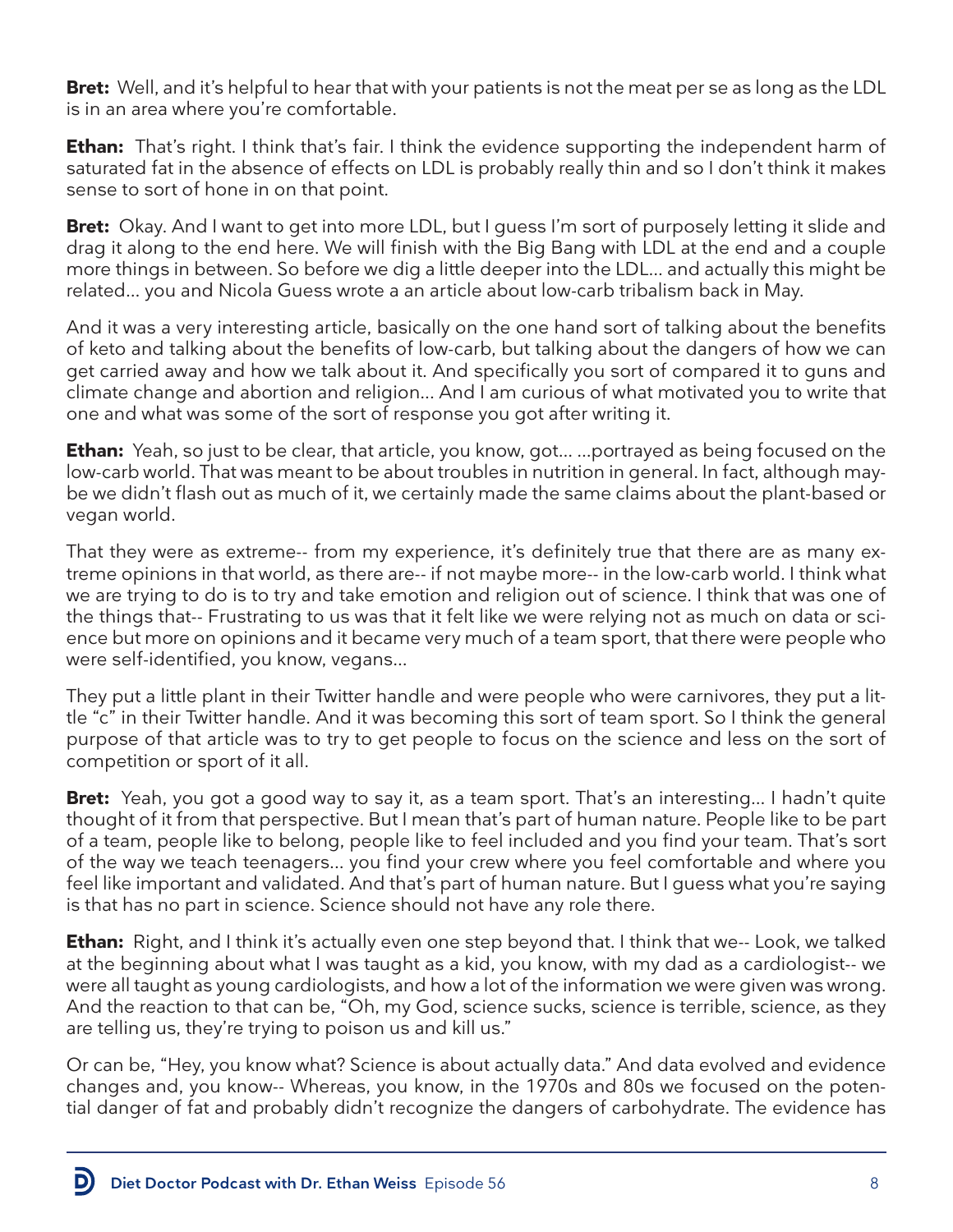changed now. And people are sort of seeing things differently. I think one of the things that bothers me or bothered us and motivated us to write this was that one of the reactions to people discovering low-carb is that they then also dismiss nutrition science as being biased and poisonous.

And so I think-- Not just nutrition science, but sometimes even the whole science. And I think that particularly kind of whirrs its head with this story about cholesterol which we keep pointing back to. So, that was sort of one of the... one of the things.

**Bret:** Yeah, sure is the elephant in the room that's not going away. So, we'll get there. But it's interesting that... I'm glad to hear you say that it was about nutritional science. The tribalism article was about nutrition and nutritional beliefs in general. Because that's right, it's just as strong in vegan, if not stronger. And it's interesting... so if the nutritional epidemiological studies fit your narrative, then you sort of double down on how important they are.

And if they don't fit your narrative, you sort of double down on how poor they are. And I guess that's where I am. I mean I actually truly believe they're very poor studies and the quality of the study doesn't back the strength of the recommendation by the ACC, by the AAJ, by the dietary guidelines.

The nutritional epidemiological study shouldn't inform a decision of how the world should eat, but if it fits your narrative, you sort of believe that. So it's interesting how you can sort of twist the same science to sort of fit your narrative. And I guess that maybe plays into this tribalism as well.

**Ethan:** Well, in fact the twit that I pinned to my profile on Twitter is almost word for word what you just said. It's a quote I took from Michael Lewis who wrote The Undoing Project, which was about Amos Tversky and Dani Kahneman. And I don't remember which one of them said it, but the quote was, "This is what happens when people become attached to a theory.

They fit the evidence to the theory, rather than the theory to the evidence." And I think that's sort of what's happened in nutrition science. And again, I'm not saying it's only unique to low-carb nutrition at all. It's not, it's everywhere. And Nicola and I both agreed that that was... there was no place for that. That we should be-- We don't need to dismiss it and disparage all of the science because there were some things that changed over the decades.

**Bret:** Right, that's a good summary and a good sort of simplistic way to look at it. Say, look, it doesn't have to be more complicated than this other than science changes and we need to be able to change with it.

**Ethan:** Right, I mean the same conversations are happening these days in real time in warp speed with Covid. Everyone loves to point to the fact that Tony Fauci went on 60 Minutes in March saying that no one needs to wear a mask. And I'm sure he really regrets saying that, but does that mean that Tony Fauci is a terrible scientists or that everything he said should be dismissed, you know, out of hand?

Of course not. I mean, we all make mistakes, we all learn from mistakes and I think the mark of a great scientist is to be able to say, "I made a mistake. I now can look at data and see how I saw it wrong and we need to move on." Which is, I think, you know, back to the sort of the way I evolved into the world of low-carb myself. Was to, you know, be able to say, actually this is different than the way I used to see it.

**Bret:** Yeah, I think that's important. But again going back to sort of rare features in a lot of physi-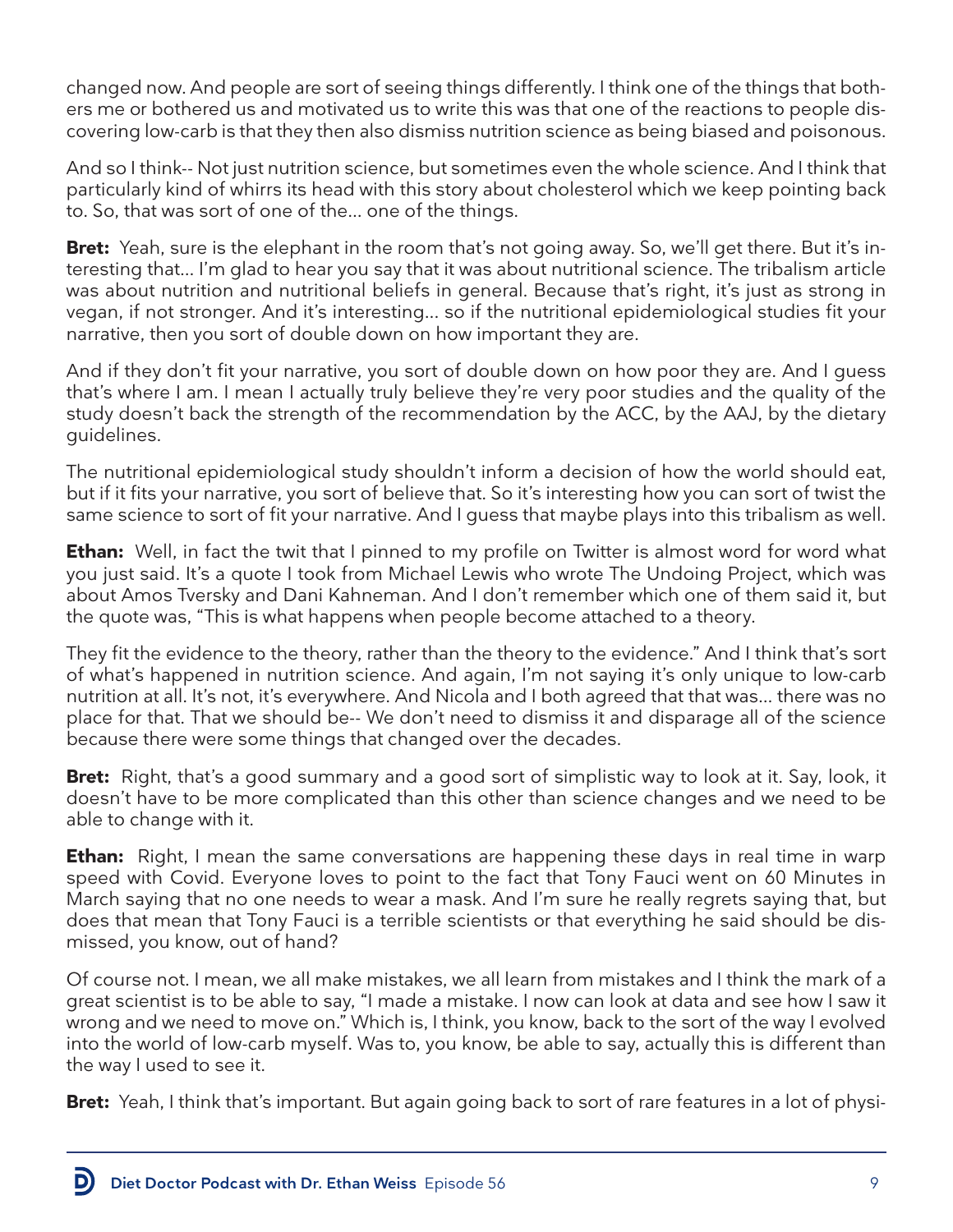cians who've practiced a certain way for 20 or 30 years, or who've made their career on a certain way of research or, you know, a certain guidelines, it's hard to say, you know what? I now recognize the science is changing. And maybe what I've done for the past few decades was wrong. I mean that can be very challenging for people to do.

**Ethan:** Yeah, right, so anyway, that was the spirit. Yes, and we did get a lot of pushback and I think people focused... And in retrospect we should probably not have made these inflammatory statements about guns and politics and stuff. It was really probably an attempt to get people to pay attention and of course all they were doing was paying attention to that and they missed the greater message.

So, it's a lesson then how not to write, I think, you know, whether to do it or are we going to do it differently. But, it's interesting, you know, we're both now involved in this movement to try and find common ground in nutrition science that has people from all areas of the spectrum.

So, getting back to your quote, then, about the matching the evidence to the theory. You know, some people in the plant-based community are now saying HDL doesn't matter because frequently the diets that they recommend can lower or certainly don't raise HDL in their drug trials, showing that raising HDL doesn't help, so it fits their narrative to say HDL doesn't matter. People in the low-carb world would say, well HDL does matter if it can happen naturally.

So that's sort of if you can raise it naturally, not with drugs. And so that's sort of fitting the narrative. And then of course the same thing happens with LDL. And that's sort of the elephant in the room here that I knew we were going to get to eventually.

So the question of does LDL matter for heart disease is different than the question of is LDL causal for heart disease? Is different from the question of could there be areas where elevated LDL is not concerning? And those are three completely different questions that when you have a patient in front of you, can be kind of hard to answer, can't it?

**Ethan:** Sure. And HDL is even more complicated. Or maybe less complicated, I don't know. HDL is hard to talk about as well, they're both hard.

**Bret:** Yeah, but HDL doesn't get the attention because HDL doesn't have the drugs and the guidelines and it doesn't have the same sort of immediacy to it that LDL seems to have. So, do you think we should be focusing on HDL as much as we are on LDL?

**Ethan:** No.

**Bret:** Okay.

**Ethan:** Well, and I think, again, you know, following the evidence when we were coming up-- I'm probably older than you are, but when I was being trained as a medical student, resident, fellow... we were taught that LDL was, you know, bad cholesterol, that you wanted it to be as low as possible, that HDL was good cholesterol and you wanted it to be as high as possible through whatever mechanism.

At that time there were no drugs available. That would have been nice, but there was exercise and alcohol. And there was sort of this idea that if you exercise more and drink, the alcohol might raise your HDL. Now it's thought to be a good thing. And we were told to ignore triglycerides largely unless they were really elevated.

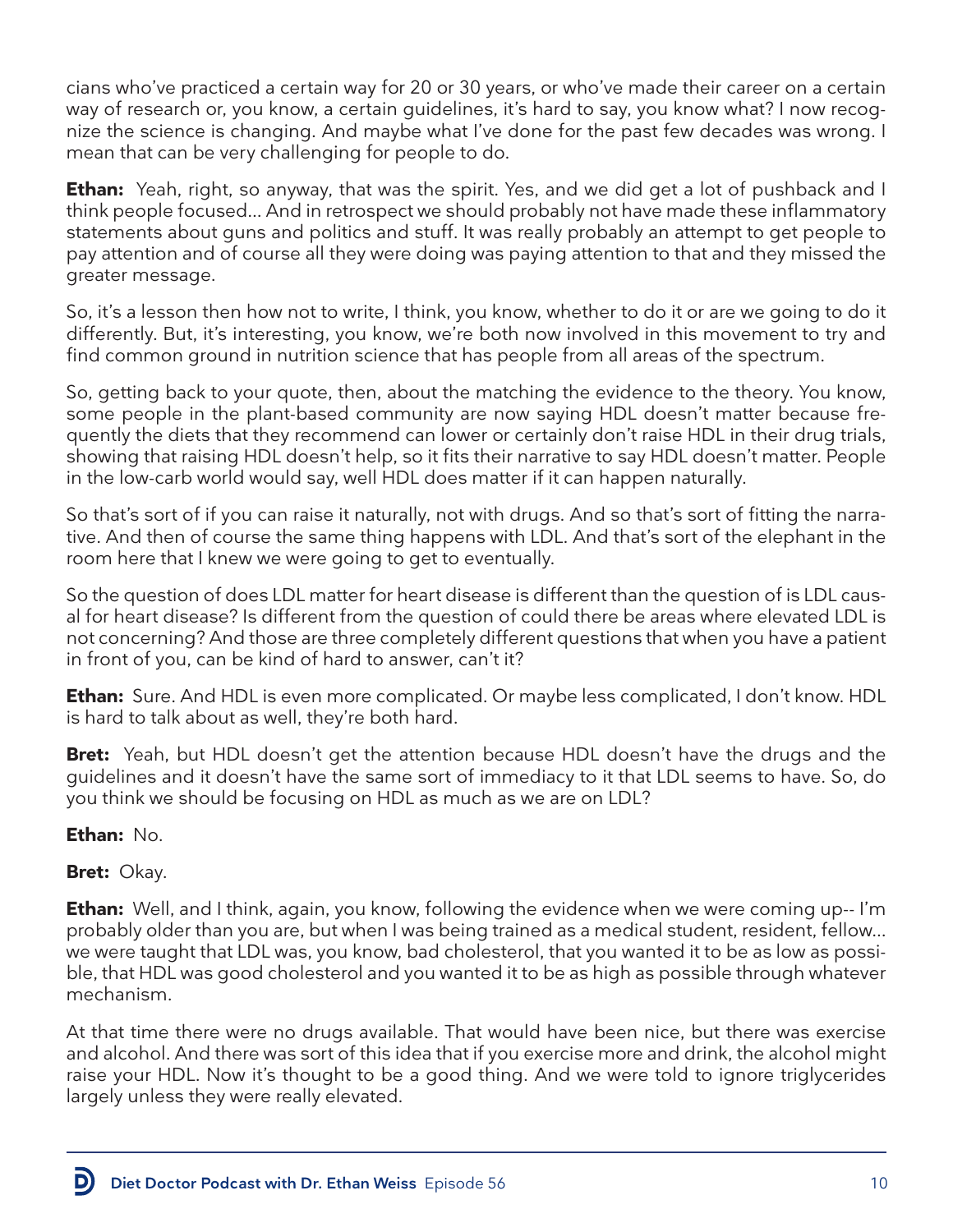Now, mostly through the work of human geneticists, like my friend Sek Kathiresan, who now has moved on to a company, but Sek showed through really elegant Mendelian randomization studies that that was likely wrong. And this was before the drug trials. So, this was before either drug trials on HDL or triglycerides existed.

We had tons of drug trials on LDL. That's the same. So what Sek showed was that, yes, LDL looks to be causative. That is a genetic, the multiple genes controlling LDL levels are very strongly associated with risk of cardiovascular disease. That nothing changed there. But what he showed in advance of all of the HDL drug trials, was that it looked like HDL wasn't playing a role in the causal pathway, that it didn't look like genetic regulation of HDL levels had any effect on outcomes and that in fact it was the opposite, the triglycerides seemed to...

The thing we were told to ignore for all these years. So now we have drug trials showing that HDL... Multiple drug trials showing that raising HDL doesn't do anything to impact risk. And we had sort of a drug trial showing the drugs that impact the cholesterol... the triglyceride pathway may decrease risk, although that is complicated. But I think, you know, getting from what I look at the evidence I tried to assimilate evidence in all four phases...

So, for me those phases include preclinical models, basic science, right, what do we know from animal models, whatever animal model you like, through epidemiology, through human genetics, both single gene defects as well as multi-genic or polygenic diseases and then interventional drug trials.

And again the value of interventional drug trials-- and, you know, we get into this all the time, but the value for interventional drug trials, especially in prospective randomized trials, is that that is the scenario which is easiest to control the baseline population and make sure that they're matched.

In all these other trials it's much harder to do and introduces all sorts of potential bias. So that's sort of the way I look at things, you know, the four different kinds of evidence, and that's how I form my opinions today that I reserve the right to change tomorrow.

**Bret:** Yeah, and I think that's what makes HDL so interesting is that the whole concern of HDL started because of the observational studies that showed if you had low HDL you were at higher risk of heart disease. So, the logical conclusion is you don't want to have low HDL. Well, how can you not have low HDL is different than saying you want to have high HDL.

That you want to do things to purposely raise your HDL versus not have a low HDL. And it may sound like the same thing. Because low HDL is associated with metabolic dysfunction and type 2 diabetes and insulin resistance and other things that confer other risks. So if you can use HDL as a marker more than a causative effect, then having a lifestyle to raise HDL could still be beneficial, because you're no longer in that pool where you would be identified as a higher risk. Does that sort of make sense?

**Ethan:** I think it's probably much more that low HDL is a marker of high triglycerides. That those two are linked together. And that the risk we are attributing to HDL is probably a risk that should be attributed to triglycerides. That's my bias. I think HDL is an independent... It certainly is a marker, but it's probably a marker of insulin resistance and high triglycerides.

So, again if you control for insulin resistance and high triglycerides, then the effect of HDL goes away. Which is fortunate, because there happens to be a dietary intervention that's very good at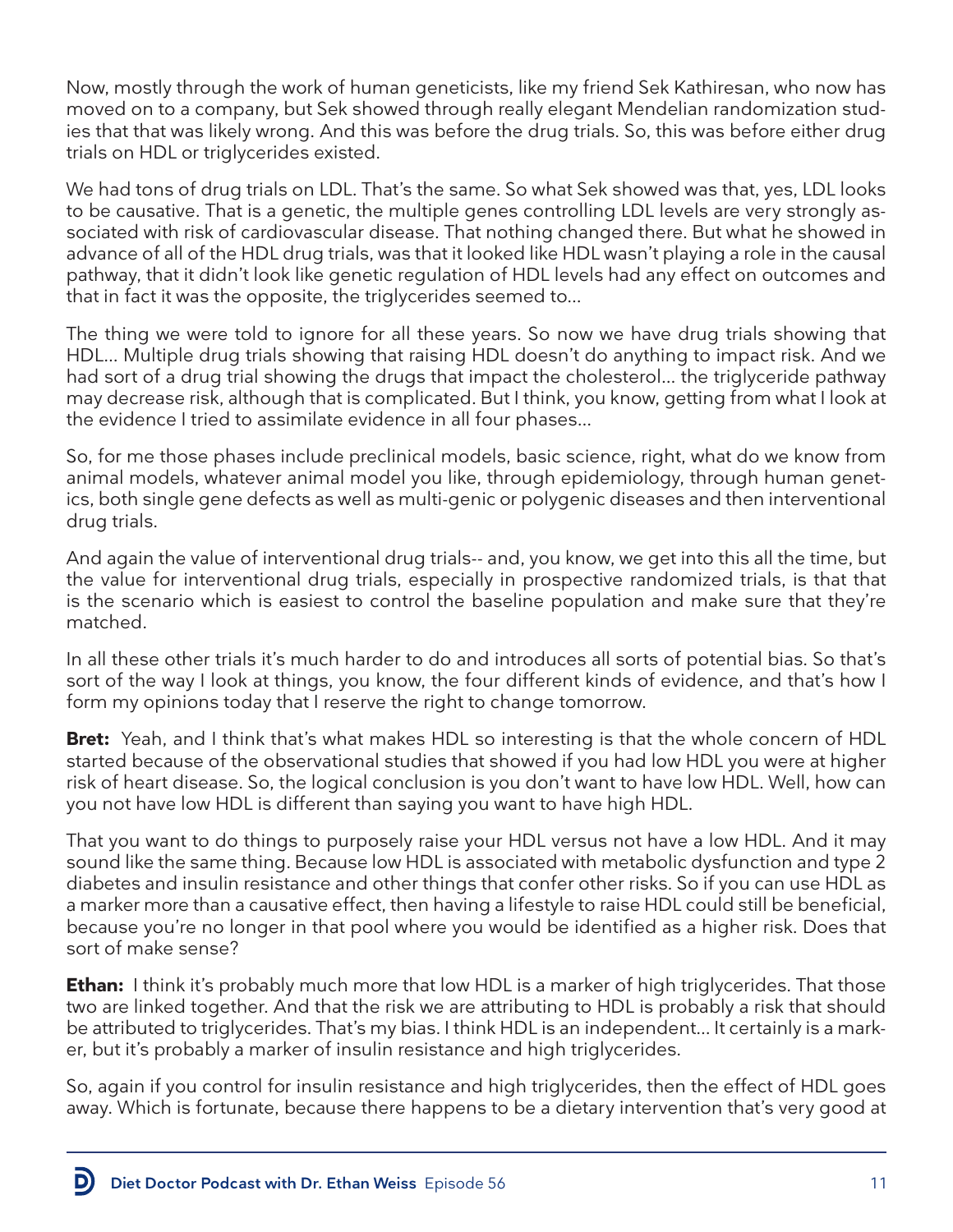lowering triglycerides and raising HDL. Doing both, right, which is the low-carb dietary intervention. Now, in that dietary intervention the majority of the patients who are studied in the research trials do not have elevation in their LDL.

So I think the concern by most cardiologists when they hear keto or low-carb is, oh, your LDL is going to go up. No, stay away from it, because this is going to happen. But it actually likely happens in a minority of the patients, certainly based on the data we have. But it can happen.

So when it does happen and when it happens with normal HDL, with low triglycerides, when it happens with an improvement in metabolic health or, you know, reversal of metabolic syndrome and low inflammatory markers, all the things that-- I wish I had that... to put up with that diagram in the European Society of Cardiology... their article of how LDL is causal for heart disease, had like 20 different points coming in.

You know, hypertension and inflammation and glycated in products, which I think is a little humorous if you're saying it's causal, but it's still dependent on all these other interactions. So if you can control the majority of those other factors, and LDL is the one elevated abnormality, is there a spot in your brain that says, okay this could be different than all the evidence we have today and maybe does deserve a special lens to look at rather than looking at all the other populations combined.

**Ethan:** Yes, and it's a fantastic question and needs to be answered. But... There's the 'but'. It's not answered right now. So, then what do we do in the meantime? And in the meantime we have a choice, right? We have to wait until the experiments are done, whenever they're done. Which is going to be a while. So what do we talk patients in the meantime? And for me, personally... I put together the whole picture of evidence.

I have a hard time telling people that they should ignore HDL... sorry, LDL. I think the question of doing the net effects of low-carb diets, including weight loss, including metabolic health, insulin sensitivity, you know, HDL for whatever it's worth, lower triglycerides... all the different things that we see... lowered inflammation, you know, improved fatty liver... all these other things that we know are risk factors for cardiovascular disease. Does that actually... net out whatever potential negative effects of LDL?

That is a spectacular question. And I guess from my perspective, if you can get all of that stuff that we just talked about, that's yummy and good and great and that we all want without the rise in LDL, would you choose that for now even though we have uncertainty? And so, that's how I ended up in this sort of Mediterranean version, substituting a lot more unsaturated fats.

Because I found personally and I think, of other studies that have been done I think there's pretty strong suggestion that if you can replace, not in everybody, but in some people, if you can replace a lot of that saturated fat with unsaturated fat, you will move the LDL back down. So then you get all the benefits plus you don't have to worry about the LDL. That's sort of the way I look at it.

**Bret:** Yeah, I think that's interesting. And that's where is this sort of disconnect between looking at the question, looking at the evidence we have, pointing out the holes in the evidence and then saying, look, there are all these holes, but then here I am sitting across either the room or the computer from a patient and what do I do with this patient?

And I don't know that it's an automatic, you know, you have to lower your LDL or it is not automatic;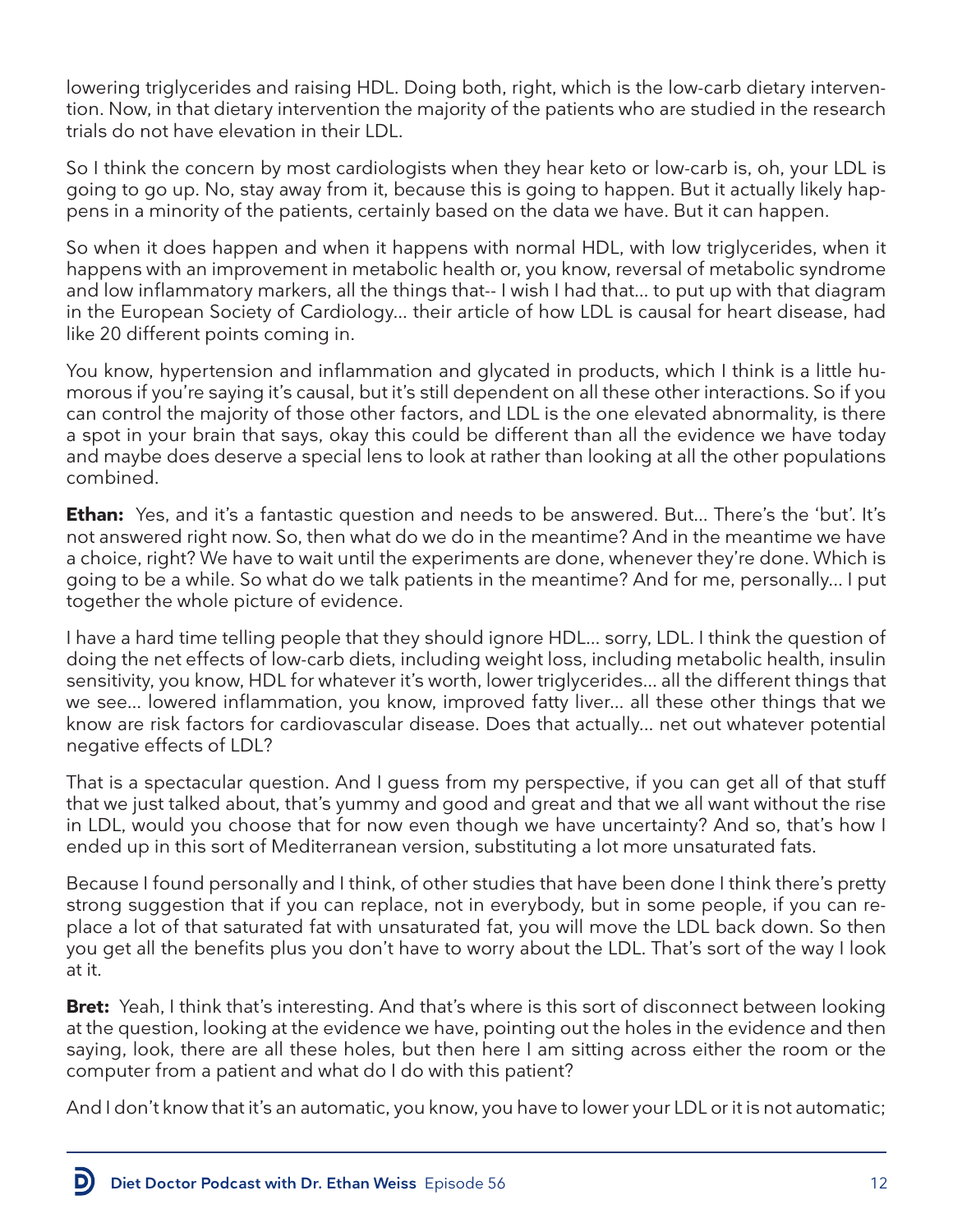you can ignore your LDL... right? It's somewhere in between and like you said with a patient who came to you. You said, "Why are you here?" He said, "Because I am worried about this." You have to get to the beliefs of your patient sort of plays into it as well as much as the beliefs of yourself.

So it's actually good to hear you say that because I think so many doctors would do sort of like a knee-jerk that has to be taken care of as opposed to, well, let's explore other options potentially and talk about the risks and the benefits and that's harder. That's harder than writing a prescription, isn't it?

**Ethan:** It is and that is why when I see a patient who comes to me with this question, which happens a lot these days, I have a prepared speech. And my speech goes like this. I say, there are four things we can do with these news that your LDL is up. In response to you going on a low carbohydrate diet. Well, most of it is people say, my LDL is sort of fine, and I'm on a low-carb diet and at once it gets skyrocketed.

So I say, there are four things you can do. And I start off by saying no matter what you choose, I'm going to support you when I will see my practice. I'm not going to kick you out of my practice and reject you and tell you that I can't, you know, see you anymore if you choose to do something that may not be exactly what I would choose. But I say, by the same token, I'm going to give you what I would do without making it sound a real judgment.

But here are the four things you can do, and number one you can ignore it. You can say there's this sort of potential netting out and without the evidence it is harmful, and so until there's evidence, it is harmful. Even though there may be too... So that's one option. Option two is to take... Is to say, all right, well, maybe you don't do low carbohydrate anymore.

Maybe you decide you're going to go back to eating more carbohydrates, which I think-- You know, some people in the low-carb community discussed, as a potential way to mitigate this, is to not go completely back the other direction, but to add in some more carbohydrates in the form of berries and other... Option three would be to do what I typically do, which is to kind of trying a moderate saturated fat intake and replace that with unsaturated fats, mostly monos and omega-3 polys... So fish oils. And the fourth option is to take a drug.

And again, the drug gets the most attention in this conversation as always. Drug classes always stand. But there are other choices and for people who are uncomfortable with or can't tolerate statins, that's what they choose to want to do, I present them these options as well. So that's sort of the way I approach this clinically with patients. I will make one other editorial comment. And I run the risk of offending people, but I can say this to you.

Because I do think that there is a different world that we live in, you and I live in... When you sit in front of a patient or across a computer with the patient and have to make clinical decisions... Then it is the world when you can pontificate broadly and widely, but don't actually have to interact with patients.

I do think it's a different experience and it's not as many people want to say. It is not driven, at least in my case, by fear of a legal response. I cannot get too-- I don't want to get your podcast-- I cannot get too you know what about-- I've never been sued, knock on wood, I hope I never will be sued, but I think as long as I continue to do what I've been trying to do, which is convey to people recommendations that are based on evidence, I don't think I am going to get sued. I think for me it's about wanting to do what's right for my patients and what's best for them.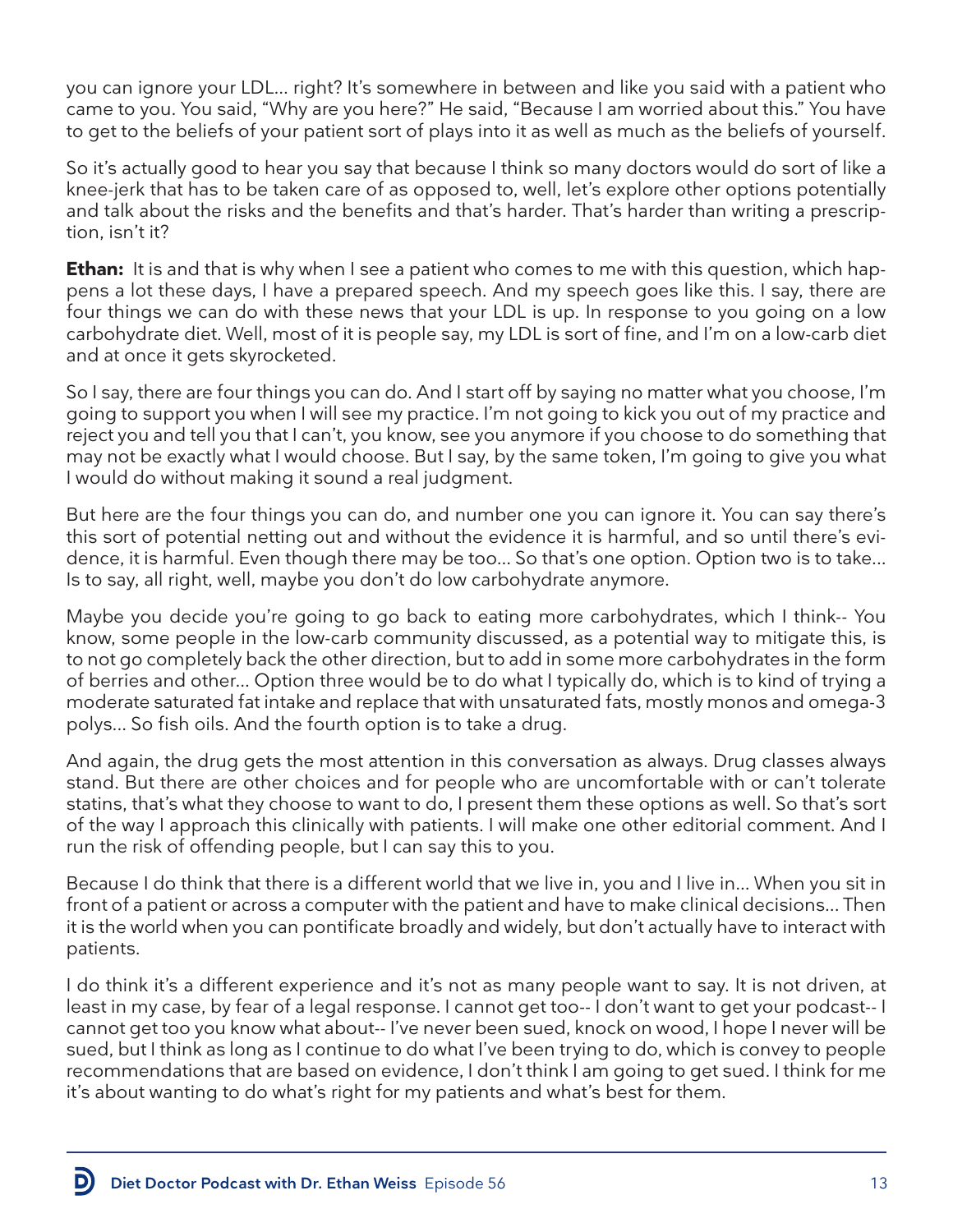**Bret:** That's incredibly well said. And I agree 100% with everything you just said. And I think it's good that there are people digging in the literature and pointing out inconsistencies and bringing things to attention that previously haven't been talked about; I think that's so important. But you're right, that's very different than sitting across from a patient and needing to make a decision of what's right for this person in this moment with what we know and we don't know.

**Ethan:** Let me ask you this. I have a little sort of anecdotal not very well controlled experiment going among people that I interact with in the low-carb community. I tried to sort of stratify clinicians, people who are taking care of patients, and non-clinicians... Just forget whatever else they might do. And I do think that there seems to be a different approach to managing cholesterol among the clinicians. Do you share that?

**Bret:** A difference among the clinicians... the low-carb clinicians versus the non-clinicians... yeah. Yeah, I think that's true. And I think that's exactly because of what we're talking about. Because it's not black and white. And because you need to discuss things with the patients and see what their fears are and see what their hopes are and what their desires are. And that plays a lot into it.

And... yeah. I mean... the other thing is though what else is going on, right? Because at least in my practice I find that I get a number of people come to me and say, "I am a hyper-responder. So, my LDL is the only problem, right?" But then they have a high LP(a) or their inflammatory markers are still high and they have, you know, a chronic autoimmune condition or something, or something else that muddies the picture.

So maybe we see a lot of epic expenses that aren't so cut and dried either. I think that's important to not just boil it down to that the one thing and that's it, but really look at the whole picture and all the other risk factors. Because you look at the ACVD calculator - there's no LP(a) in there, there's no CRP in there.

There's a lot of things that aren't incorporated in that calculator that we should be incorporating in the cardiovascular risk. And this is a situations no different than that.

**Ethan:** True, although I guess in theory you capture LP(a) in the HDL fraction, but yes, you're right, there's no information there. There's no family history...

**Bret:** Right.

**Ethan:** ...which is also interesting.

**Bret:** Right, that's interesting as well. I think that's a good perspective. And some people in the low-carb community obviously give you a very hard time for having that perspective. But I think it's perfectly reasonable and so much better than the perspectives of people who won't even listen to it and won't even open their eyes to the potential that there's something different about this situation.

**Ethan:** I guess what I don't understand is why you in order to sort of believe in the benefits of the low carbohydrate nutrition, you're also forced to dismiss the role of LDL in the pathogenesis of coronary disease. That's what I've never understood. Is why are these two things getting together. I think I understand psychologically or sociologically how that happened, but I don't understand when you're just sitting here, you know, having a conversation, why the two have to be linked together.

**Bret:** Yeah, it's interesting. I think part of is that narrative that we were talking about. You want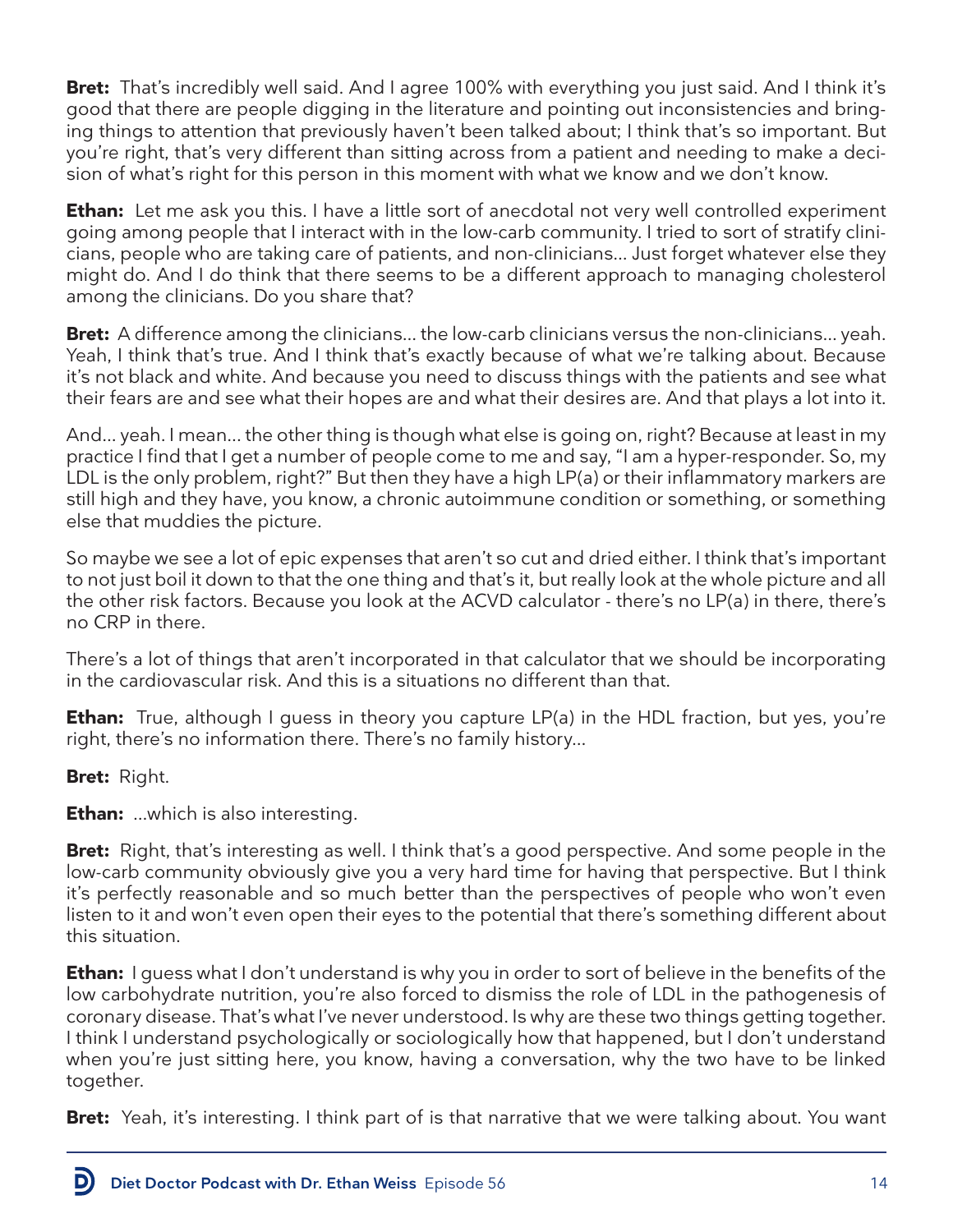to fit your narrative. But also to be low-carb you sort of have to question the norm. You have to question the authority of what we've been taught for the past 30 years. So if you question in one area, you likely question in other areas too.

So I think it's the personality of the people who are drawn to this way of living, that makes you a little controversial... or contrarian I guess I should say. But as you said we sort of don't know and it's a great question that needs to be studied. Now you are a researcher. You know the ins and outs of health research, nutrition research. Can this really be studied? Can we prove this to the point or investigate it well enough to appease people on both sides that it has been studied? What do you think the chances are?

**Ethan:** Yeah, of course, it can be done. It will require a lot of resources. I mean we're looking at doing some trials, not in coronary disease, but in other areas in cardiology that keto is going to sponsor. That I think are really exciting and potentially practice changing. So, I think it can be done.

That is an area of medicine that is notoriously difficult to study in clinical trials because of the events that link to the trials and the power that you need, the ability to detect meaningful difference. So, we know from drug trials that these are thousands of patient trials, which I think it's going to take an enormous mobilization of resources to be able to do that.

But I certainly do think it can be done. I think the threat is, as you described, that there could be a bad outcome. That to me is sort of more theoretical and would potentially obviously be, you know, devastating, but it's probably a long ways away before we have something real that we can hang our hat on. When I'm talking about threat, I am talking about sort of going back to-- I guess the very last talk I gave at a meeting before Covid, was in February.

I went to DC and gave a talk at CRT, which is an interventional cardiology conference. It was organized by Kim Williams, who is a very prominent vegan cardiologist. His also very prominent in the American College of Cardiology. He's an old-timer, he and I had gotten into some things on Twitter before, because he's usually involved in writing guidelines and he's been very unfriendly to keto. But he invited me to come give a talk on low carbohydrate nutrition at CRT, a session that he organized and moderated. I was the only--

**Bret:** That's impressive.

D

**Ethan:** Not only was I the only low-carb doctor there, I was the only non-vegan among the group. There were like 10 vegans and me. And I have no idea what the audience makeup was, but I imagine it was a little bit more balanced. But it went incredibly well. And I think what they saw was... it was somewhat demystifying and making keto less scary, because to them keto is about eating slabs of bacon and whole cows and everything else.

And once they could see that there is a way to do keto that was maybe not exactly how they would eat, but in their sort of mind a little cleaner I think it became a little much less threatening to them. And this is a group of people who like lobby Congress to try and block keto studying. I mean this a group of people who have been historically very unfriendly to keto.

So I think we were able to find a common ground, a middle ground, where they saw this is not only not threatening, but also potentially something useful. And again what I did was focus on the data and focus on shared areas of belief. And one of those areas of shared belief was obviously over the role of... certainly in cardiovascular disease. So it did change.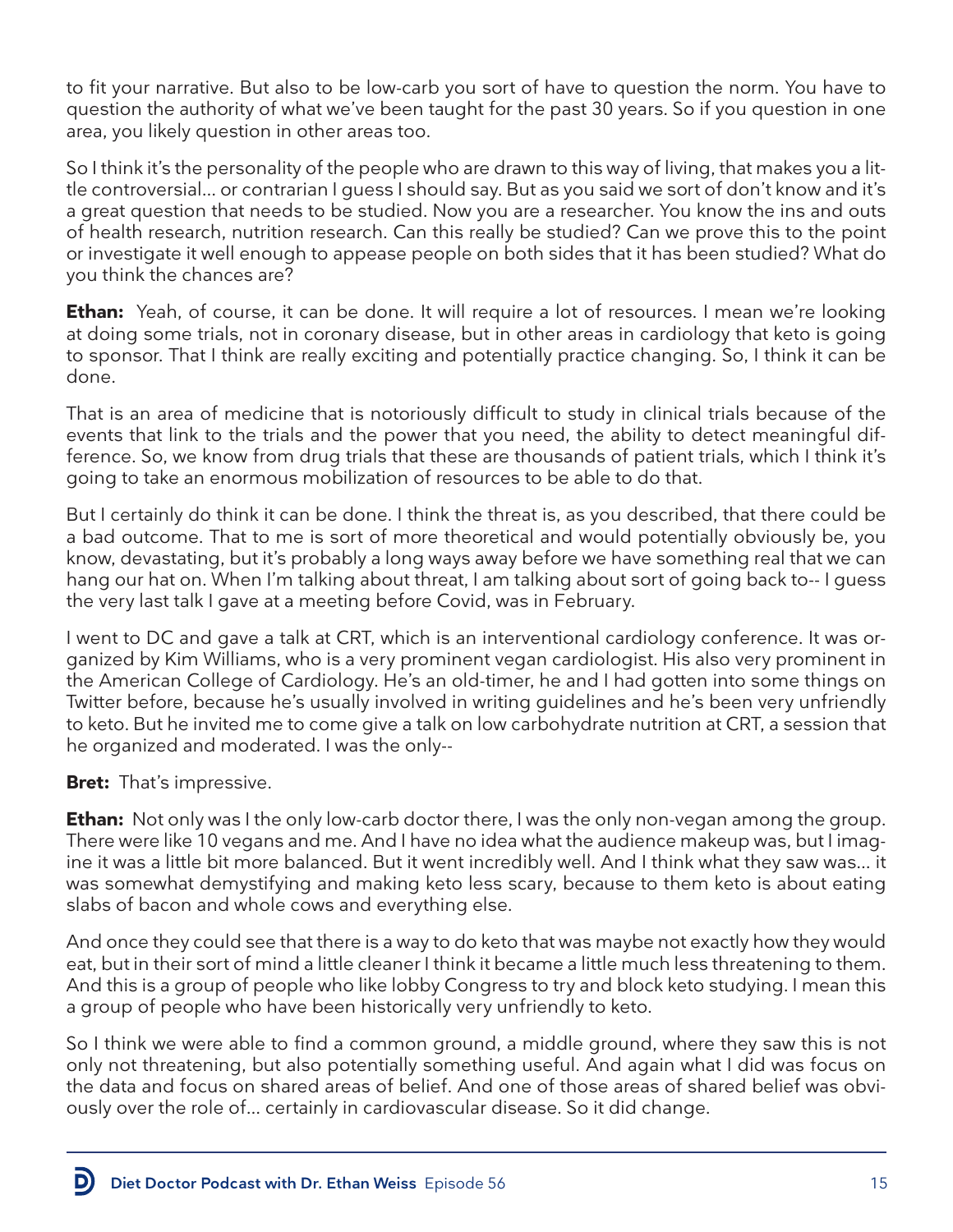#### **Bret:** Right.

**Ethan:** And again I think you asked me early on about my colleagues. My colleagues, I think, are very open to all this, because I think they know that I have not lost all my marbles. And so I think they trust that this is something that I thought a lot about and again making the most informed decision I can with the data we have.

**Bret:** Right, so first of all that was incredibly brave of you to step into the lions' den like that, you and the panel of 10 vegans... that could be intimidating. So kudos to you for taking it on and stepping up. But, secondly, that makes sense. So when you talk about the danger of LDL it's more of the... if mainstream doctors or contemporary doctors see keto as necessarily giving up on LDL or ignoring LDL and don't ever even consider it, yeah. So you have to separate those two for it to become more adopted.

**Ethan:** That's right, and if you do that and you make it less scary, then it becomes an option, it becomes a viable option. It's not something that these folks would generally do for ethical reasons. Most of them. But they didn't see it as, you know, heresy and evil as I think they might have before. And I've become pretty good friends with a bunch of them. And I think, again, comes back to the same idea that we share more in common than not. And really what I tell them is that I'm a vegan, but I eat fish... and occasionally have some animal meat. But basically our diets are not that different.

**Bret:** Well, you know, the old story that eating meat is basically being vegan, because the cows turn the grass into proteins. So you're eating the "protein-ified" grass. That makes a lot of sense. Well, I know we've covered a lot more coming up on the hour. We didn't even get to your Covid experience. How you flew from San Francisco to New York specifically to serve on a Covid ward as a volunteer to help out. That must... and you've written about it, I encourage people to read about that.

And your experience with your daughter as well... You had a very well-written piece of should broken genes be fixed about that with... And I guess I'm lamenting here that we didn't get to cover these, but you want to make any sub-comments about either of these two topics? Pick one to sort of summarize your experience and what you think people can learn from your experiences?

**Ethan:** Sure, I think the story of my daughter is a great story and I think it has implications for all of us, maybe it's changed the way I think about things as a scientist in addition to how I think about things as a parent. But I think the main issue with Ruthie, so my younger daughter who is going to be 14 in a week or so, she has oculocutaneous albinism... So the colloquial term with that is that she is an albino.

People prefer not to use that terminology. So she's a person with albinism. And so, as you know, the main issue with that is that her vision is very impaired. She's legally blind. For people who don't understand what that means, her visual acuity is 20/200. But she is a kid who sort of makes the most of what she has and kind of doesn't know the word 'no' and is very active, and plays basketball, and skis, and does all those other stuff.

The thing that was sort of a revelation for us was this was a kid that we didn't want to have, right? This was a kid that if we had been given the opportunity to not have or to have without this mutation, what she carries around, we would've chosen that. And I think the sort of learning that I had was that that would've deprived the world of something important.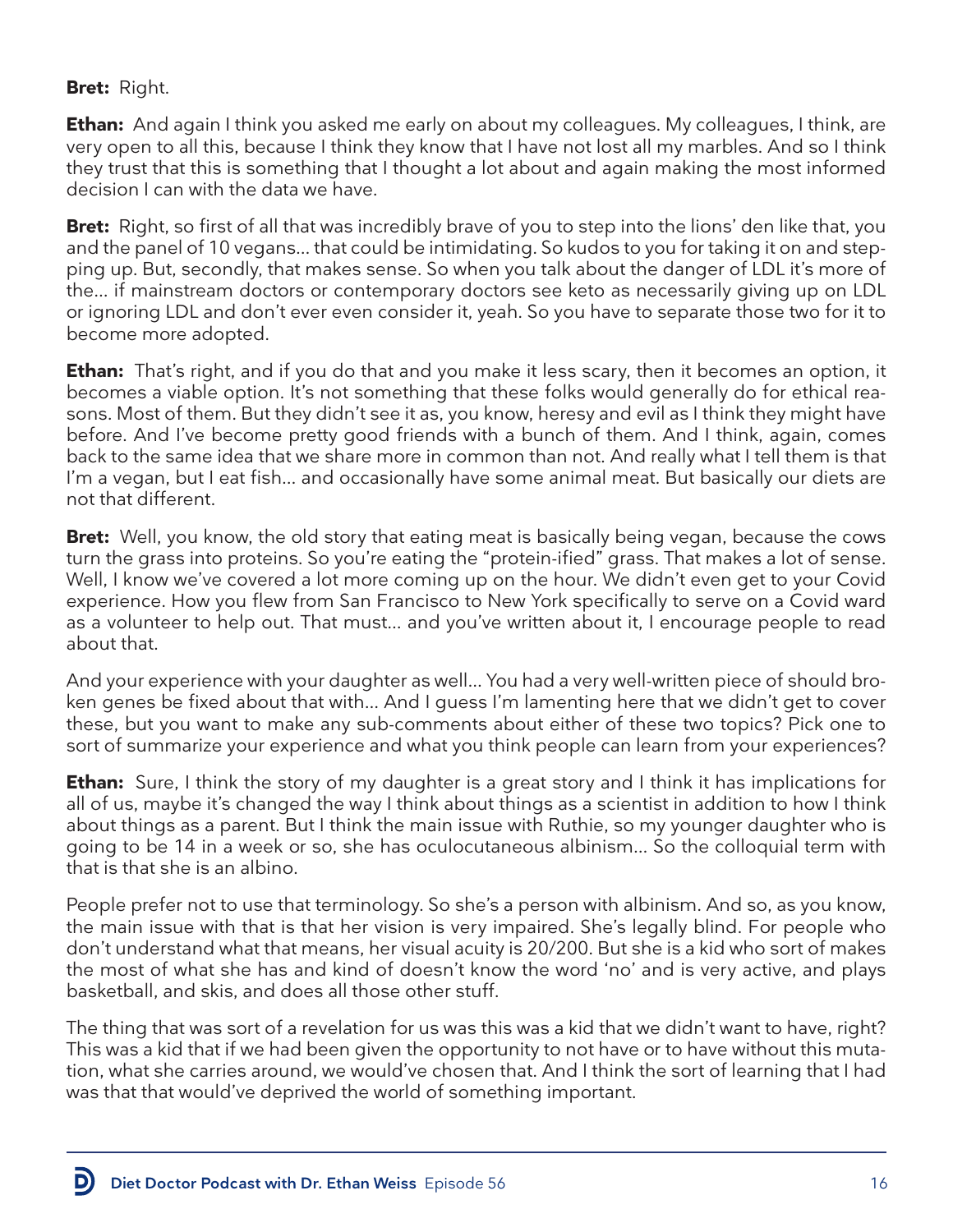And then her impact on us, you know, here on our family, but on the community, on the peers... And hopefully, something in the world has been dramatic and positive... And, you know, more importantly-- obviously, no parent wants their child to suffer, but when you ask Ruthie, you know, sort if you can go back in time and unwind everything and edit out these gene and fix it and not have albinism, would you do that?

She's very consistently since the age of nine when I first asked her that question, she said no and continues to say that today. Now, she may change her mind and I have said, and again and again until I die, that if she comes to me someday and says, Dad, I don't want this, I want to be able to see normally... Can we explore an option... to use CRISPR or some other gene editing technology to try and fix this? I'll say, of course.

So, I'm not fundamentally opposed to her... you know, someday deciding that she wants to be able to overcome this diversity in another way, but as of now at least in her 14 years on this planet, I think she is more thrived... You know, almost because of her difference and because of her disability that she has, in spite of that, she's pretty special kid. Obviously she has a big impact on our family. Changes the way I think about a lot of things.

**Bret:** Yeah, big impact on your family and a big impact on probably just about everybody she meets and everybody's lives she touches.

**Ethan:** Yeah, and of course the question we all ask again and again, or I ask, because I like to think about these kinds of philosophical things, is would she have that impact if she didn't have this difference?

**Bret:** Yeah.

**Ethan:** Like it's an experiment you could never do. Is this just the force of her personality? Is she just this kind of person who would otherwise be this impactful or is it because of this difference? We will never know, but we like having her the way she is. It's been a really interesting experience for me, especially as a scientist and somebody who thinks of lot about genetics and gene editing and all these other things...

It's been kind of an interesting ride to come through this on the other side, sort of as a parent on a loved one, as opposed to a scientist or even a clinician.

**Bret:** Right, I found it on your Twitter feed. I don't know, is there somewhere you can direct people who want to read more about this? Because it's such a great human piece to read. Where can people go to read that specific piece?

**Ethan:** The original article that I wrote was for a medical journal that I think was called Perspective in Biomedicine... I'll send you the link. But the title of the article actually... Billy Idol. Which is the nickname that we gave to her when she was born, because she had white hair.

**Bret:** With the white hair.

**Ethan:** And I bet if you just google my name and Billy Idol, you'll see the link to this article come up. And that's a longer version of the article that was published in STAT news. And actually she's got quite a lot of press attention. She was... You know, a documentary film... And yeah, there's a lot there. She was recently quoted in a New York Times story about gene editing.

**Bret:** Great, that's wonderful. And I mentioned your Twitter feed. I mean, I highly recommend